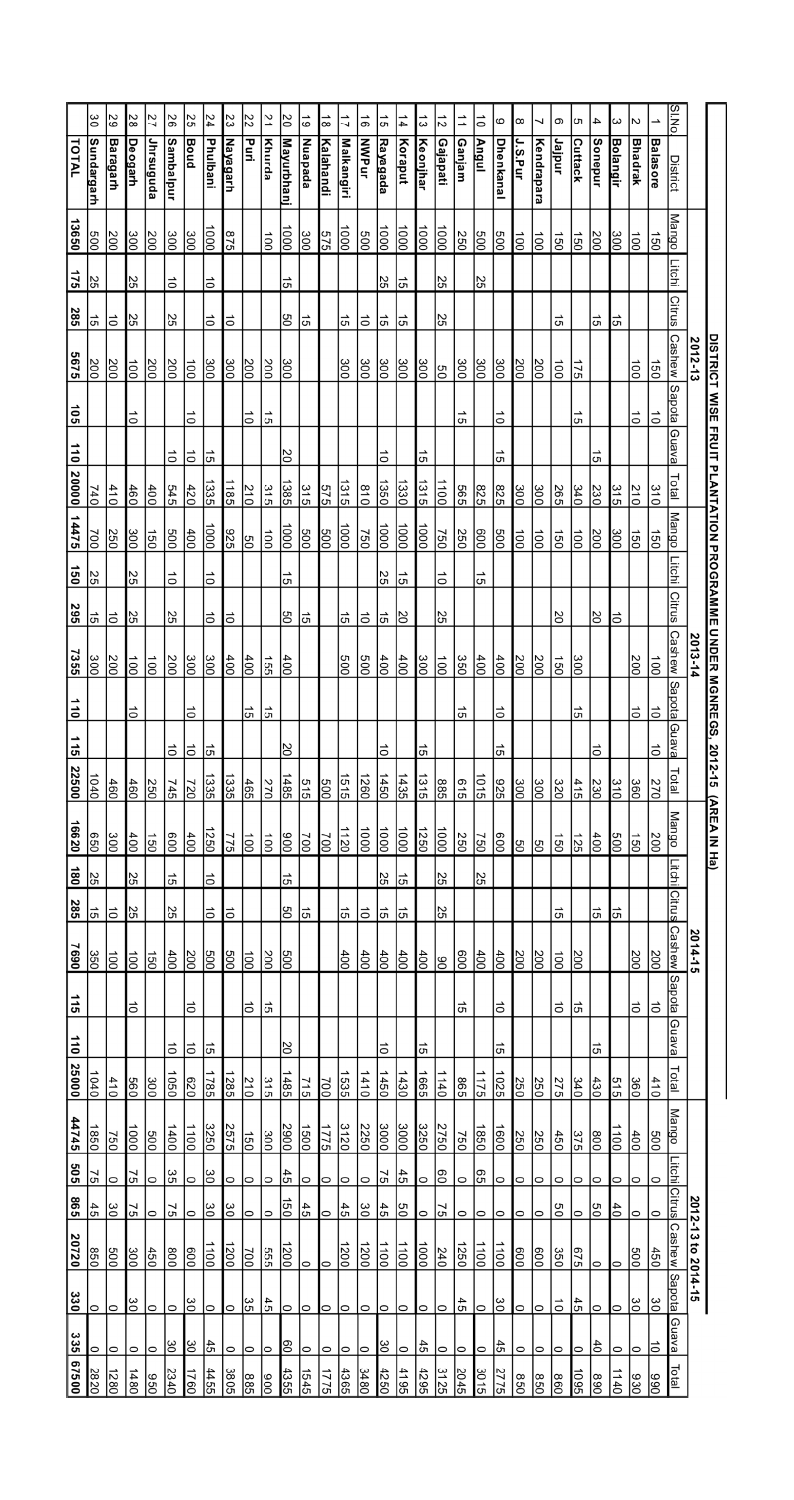

**(2012-13 TO 2014-15)**



# **DIRECTOR OF HORTICULTURE. ORISSA, BHUBANESWAR**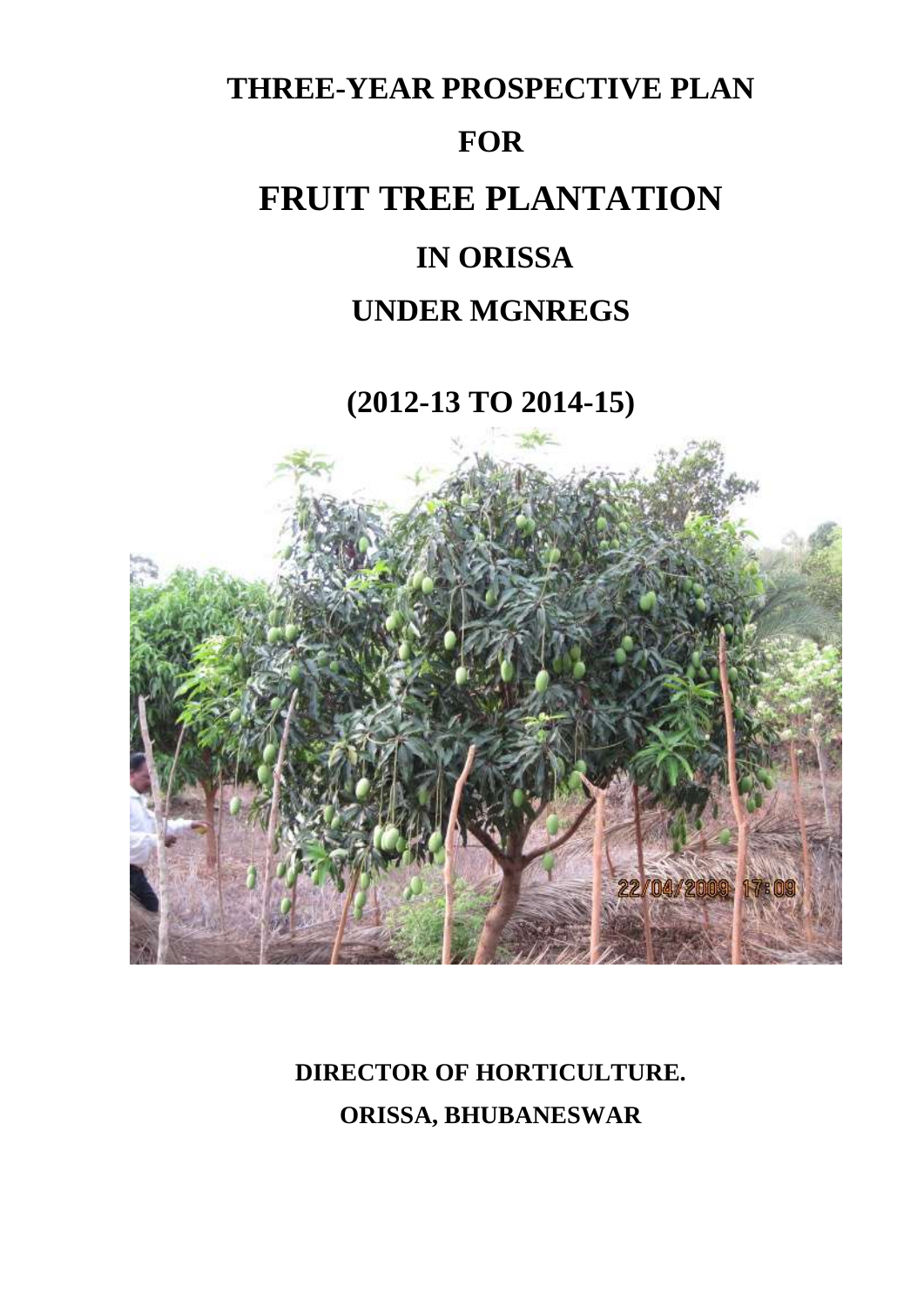# **PROJECT SUMMERY**

- 1. Name of the Project: THREE-YEAR PROSPECTIVE PLAN (2012-13 TO 2014-15) FOR FRUIT TREE PLANTATION IN ORISSA UNDER MGNREGS
- 2. Name of the district: 30 Districts
- 3. Year wise plantation programme: Area in ha

| Crop         | 2012-13 | 2013-14 | 2014-15 | Total |
|--------------|---------|---------|---------|-------|
| Mango        | 13650   | 14475   | 16620   | 39975 |
| Litchi       | 175     | 150     | 180     | 500   |
| Citrus       | 285     | 295     | 285     | 865   |
| Cashew       | 5675    | 7355    | 7690    | 17995 |
| Sapota       | 105     | 110     | 115     | 330   |
| Guava        | 110     | 115     | 110     | 335   |
| <b>TOTAL</b> | 20000   | 22500   | 25000   | 67500 |

4. Project cost and MD generation:

(Cost in Lakh Rs. and mandays in Lakh nos)

| Year        | Labour   | Material | Administrative | Total    | <b>Mandays</b> |
|-------------|----------|----------|----------------|----------|----------------|
| 2012-13     | 6093.53  | 2717.02  | 264.32         | 9074.86  | 48.75          |
| 2013-14     | 10766.64 | 4651.42  | 462.54         | 15880.60 | 86.13          |
| 2014-15     | 14861.76 | 6530.83  | 641.78         | 22034.37 | 118.89         |
| $2015 - 16$ | 7981.55  | 3422.43  | 342.12         | 11746.10 | 63.85          |
| (Maint)     |          |          |                |          |                |
| 2016-17     | 3516.91  | 1666.28  | 155.50         | 5338.69  | 28.14          |
| (Maint)     |          |          |                |          |                |
| Total       | 43220.39 | 18987.98 | 1866.25        | 64074.61 | 345.76         |

5. Implementing agency: Respective district authorities of the state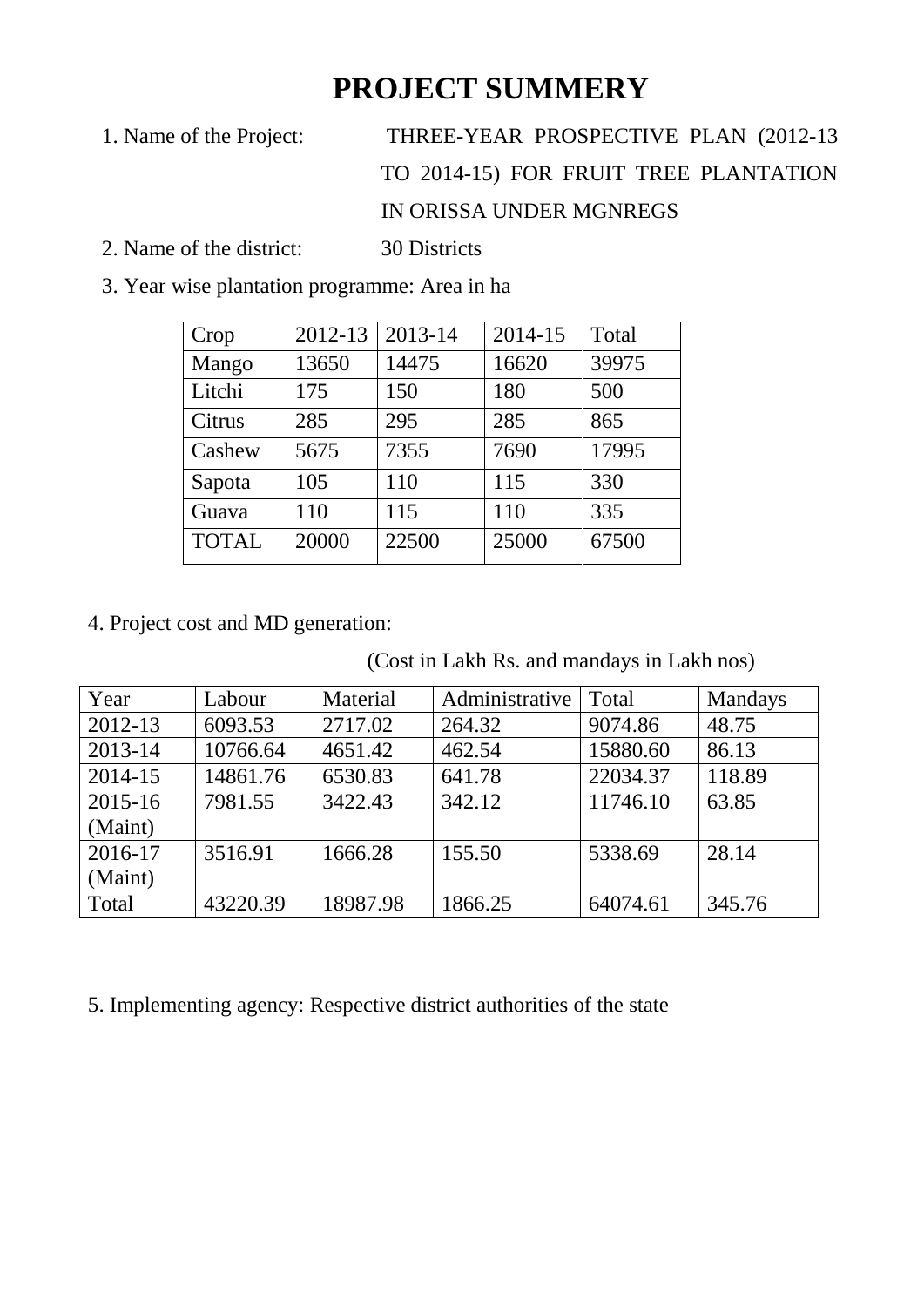## **PROSPECTIVE PLAN (2012-13 TO 2014-15) FOR FRUIT TREE PLANTATION IN ORISSA UNDER MGNREGS**

India is the  $2<sup>nd</sup>$  largest producer of the fruits in the world. Though this distinction has been achieved, yet the per capita consumption of the fruits is still very low due to our huge population. At national level horticulture sector has emerged as a potential player in the Indian economy contributing 30% to GDP in agriculture from more 8.5% area under horticultural crops as well as a means of diversification in overall development of agriculture.

Horticulture invariably improved the economic status of our farmers. The earlier seasonal availability of fruits and vegetables has now extended to all the year round, increasing the per capital consumption of fruits and vegetables. It has also played a significant role in women empowerment, providing employment opportunities through mushroom cultivation, floriculture, processing, nursery raising, vegetable seed production etc. The national goal of achieving 4% growth in agriculture can be achieved through the major contribution in growth from horticulture.

Unfortunately the productivity of the fruit orchard is very low as compared to other fruit growing countries of the world. It is a major cause of concern to our scientists, extension workers & orchardists. Many reasons may be attributed to the low productivity & our scientists have to develop high yielding varieties/ hybrid resistance to biotic & abiotic stress & better agro techniques for realising the maximum potential of the fruit cultivation in India.

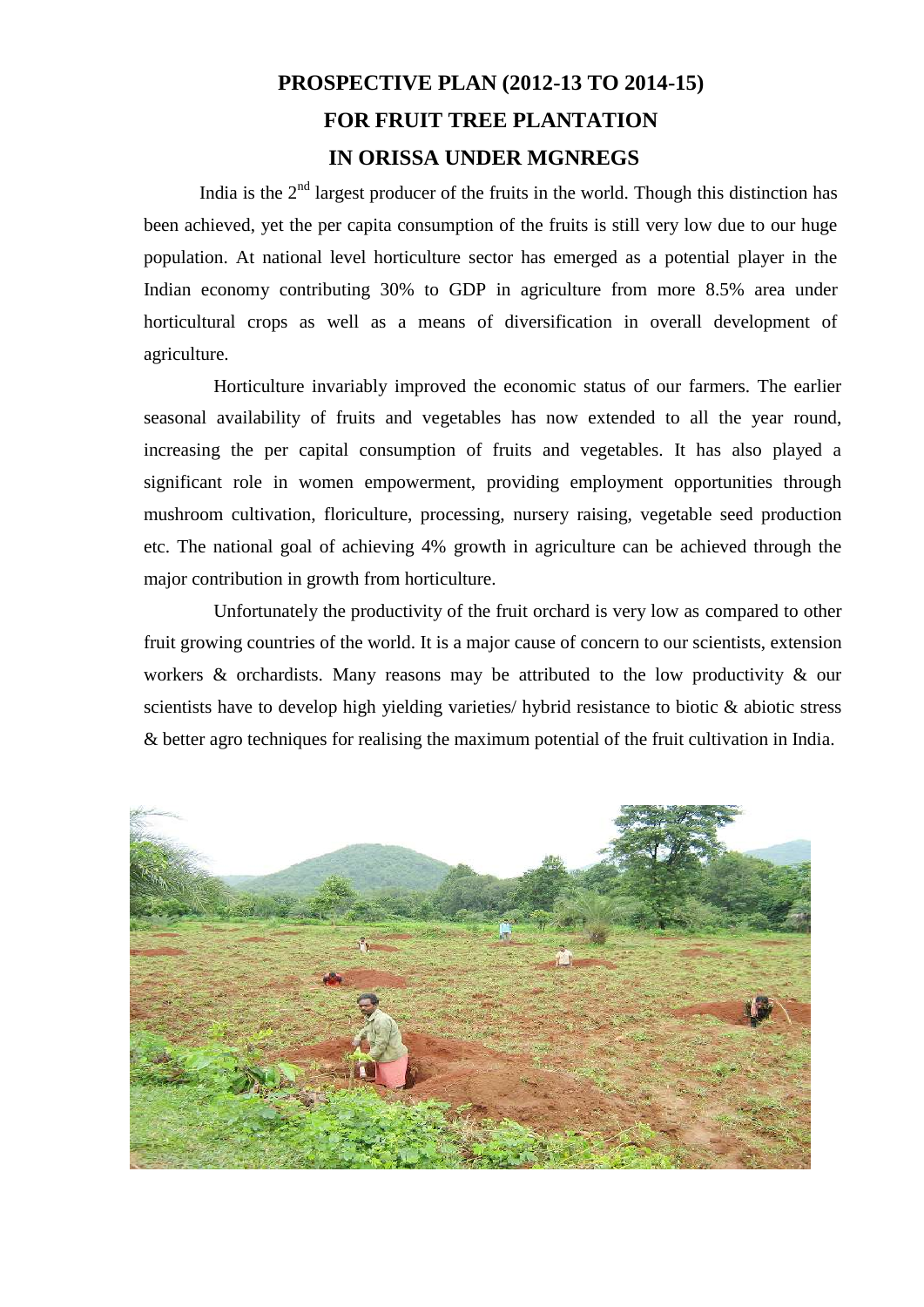**Potential for Horticulture**: The agro-climatic diversity in the state with its high rain fall distributed over a four-month monsoon and a reasonably moderate winter allows for growing a variety of horticultural crops. The agro-climatic conditions are immensely suitable for perennial fruit crops like mango, litchi, guava, oranges and limes; annual fruit crops like banana, pineapple and papaya; spices like ginger, turmeric and chilly, a variety of root and tubers and a whole range of vegetables. The low-temperature in hilly areas at higher altitude offer ideal conditions for growing off-season vegetables. Of late floriculture is also showing excellent prospects. The State thus enjoys a natural comparative advantage for horticulture with possibilities for growing a diversified basket of fruits, vegetables, spices, tubers and flowers; whose potential has not been fully exploited.

Mango, guava, citrus, sapota, banana, litchi and papaya are the major fruits grown in the state over an area of 3.02 lakh ha. Mango, guava, banana, papaya, k.lime are grown all over the state where as orange, sapota and litchi in certain pockets. The area, production and productivity of various fruit crops for last four years are given below.



| Year    | Area (ha.) | Fruit bearing area (ha) | Production (MT.) | Productivity (MT.) |
|---------|------------|-------------------------|------------------|--------------------|
| 2006-07 | 255601     | 212772                  | 1424859          | 6.69               |
| 2007-08 | 265268     | 222196                  | 1275115          | 5.74               |
| 2008-09 | 289614     | 229369                  | 1661350          | 7.24               |
| 2009-10 | 302063     | 243686                  | 1845156          | 7.57               |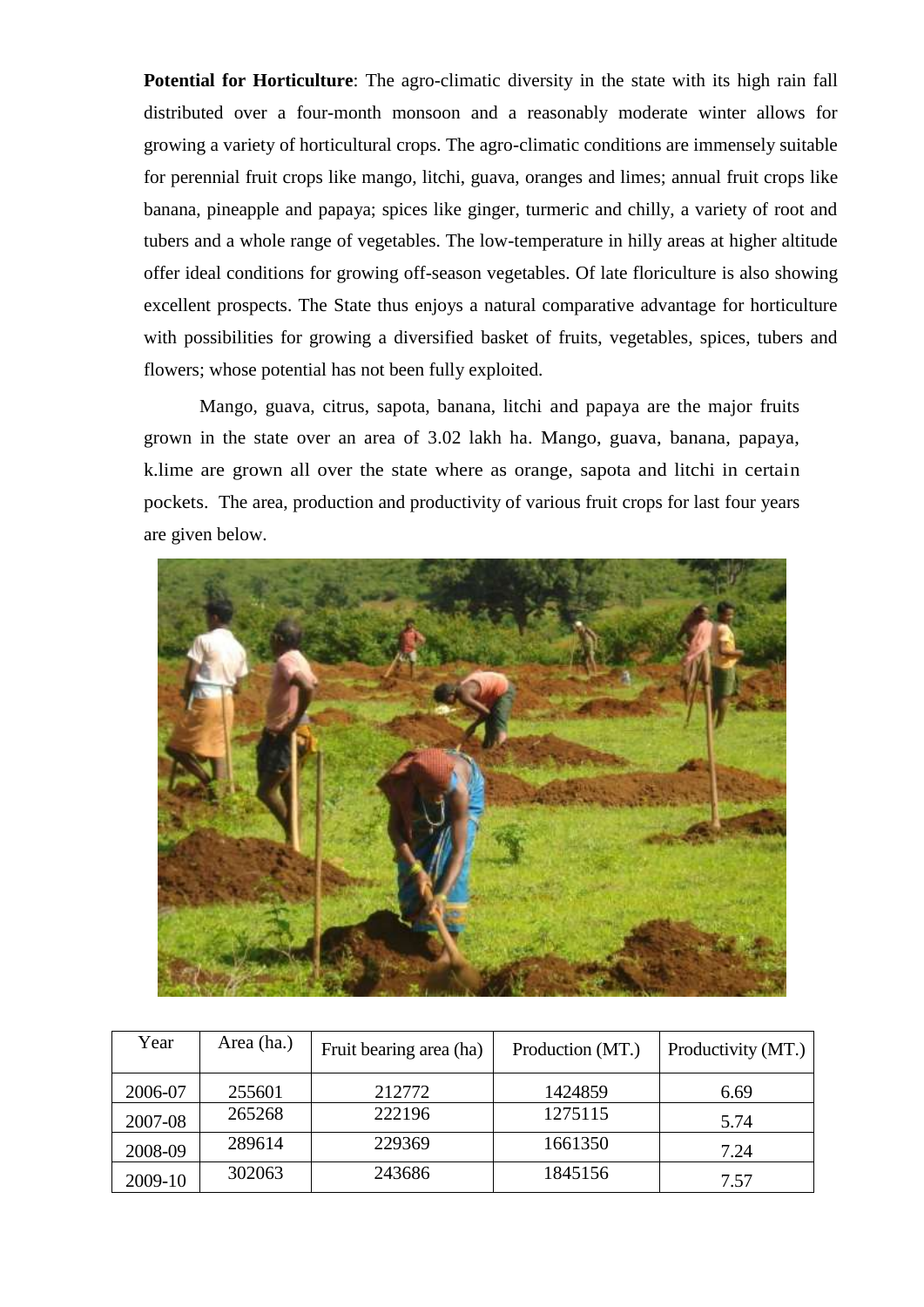**Land Availability:** The state has a total cultivable area of 61.80 lakh hectares. Out of this, 15.11 lakh hectares are low lands, 17.55 lakh hectares are medium lands and 29.14 lakh hectares are high lands. The district wise break up is given overleaf.

| Sl.            | Name of the     |      | Cultivated area (Area in '000 ha.) |      |       |
|----------------|-----------------|------|------------------------------------|------|-------|
| No.            | District        | High | Medium                             | Low  | Total |
| $\mathbf{1}$   | <b>Balasore</b> | 39   | 104                                | 107  | 250   |
| $\overline{2}$ | <b>Bhadrak</b>  | 13   | 63                                 | 100  | 176   |
| $\overline{3}$ | Bolangir        | 190  | 70                                 | 86   | 346   |
| $\overline{4}$ | Sonepur         | 48   | 41                                 | 39   | 128   |
| $\overline{5}$ | Cuttack         | 47   | $\overline{75}$                    | 66   | 188   |
| $\overline{6}$ | Jagatsinghpur   | 21   | 37                                 | 46   | 104   |
| $\overline{7}$ | Jajpur          | 52   | 48                                 | 45   | 145   |
| 8              | Kendrapara      | 31   | 72                                 | 49   | 152   |
| 9              | Dhenkanal       | 92   | $\overline{54}$                    | 40   | 186   |
| 10             | Anugul          | 128  | 55                                 | 33   | 216   |
| 11             | Ganjam          | 190  | 113                                | 103  | 406   |
| 12             | Gajapati        | 50   | 14                                 | 12   | 76    |
| 13             | Kalahandi       | 228  | 82                                 | 68   | 378   |
| 14             | Nuapada         | 133  | 28                                 | 28   | 189   |
| 15             | Keonjhar        | 159  | 100                                | 39   | 298   |
| 16             | Koraput         | 187  | 79                                 | 38   | 304   |
| 17             | Malkanagiri     | 87   | 31                                 | 24   | 142   |
| 18             | Nawarangpur     | 118  | 39                                 | 29   | 186   |
| 19             | Rayagada        | 129  | $\overline{42}$                    | 22   | 193   |
| 20             | Mayurbhanj      | 186  | 125                                | 126  | 437   |
| 21             | Kandhamal       | 96   | 21                                 | 11   | 128   |
| 22             | Boudh           | 55   | 21                                 | 13   | 89    |
| 23             | Puri            | 22   | 58                                 | 109  | 189   |
| 24             | Khurda          | 40   | 42                                 | 47   | 129   |
| 25             | Nayagarh        | 45   | 49                                 | 40   | 134   |
| 26             | Sambalpur       | 97   | $\overline{61}$                    | 36   | 194   |
| 27             | <b>Bargarh</b>  | 183  | 90                                 | 76   | 349   |
| 28             | Deogarh         | 35   | 21                                 | 11   | 67    |
| 29             | Jharsuguda      | 50   | 25                                 | 13   | 88    |
| 30             | Sundargarh      | 163  | 95                                 | 55   | 313   |
| Total          |                 | 2914 | 1755                               | 1511 | 6180  |

Source: Orissa Agriculture Statistics 2008-09: pp 9

Out of the high lands, 8.0 lakh ha. are being used for rice cultivation in most traditional manner which is highly un-remunerative and the crop is always at risk. These high lands are most suitable for growing horticultural crops and the State Government has set an ambitious programme of bringing 7 lakh hectares out of these *high* lands including some other marginal *medium* paddy lands under horticultural crops with a view to enhance the incomes of the agricultural households.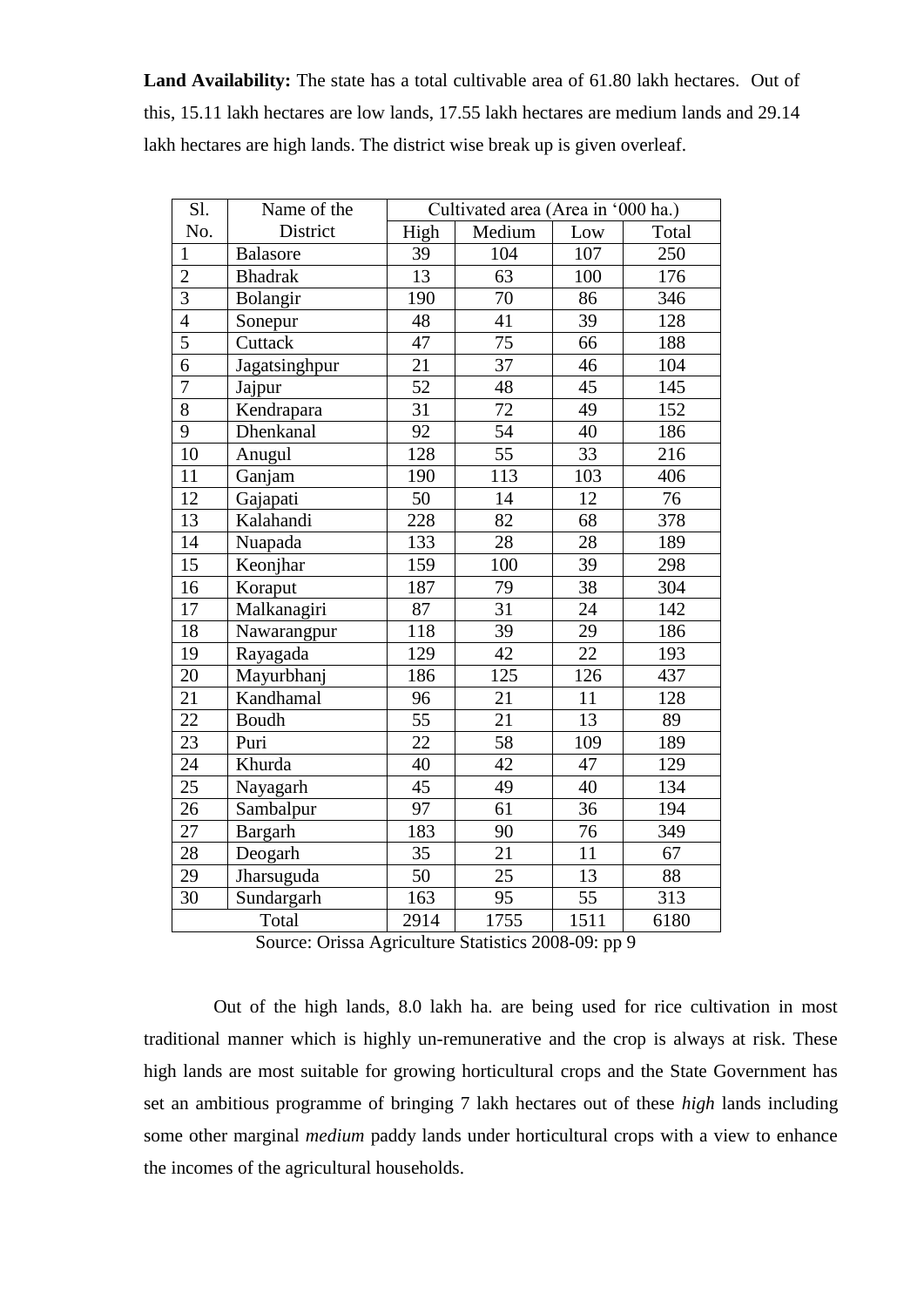#### **Modalities**

- Constitution of **District level Plantation Core Committee** consisting of the following members for framing policies for the programme.
	- (i) Collector Chairperson.
	- (ii) P.D.,DRDA Member Convenor.
	- (iii) Addl.P.D.(Admn.) Member.
	- (iv) Leading farmer of the district- Member.
	- (v) A.G.M., NABARD Member
	- (vi) S.C.O. Member-cum-Technical Advisor.
	- (vii) D.D.H.- Member-cum-Technical Advisor.
	- (viii) PA, ITDA- Member
	- (viii) B.D.O.s of Blocks Members
- $\triangleright$  Regular meeting of Core Committee
- Practical field training to the implementing agencies / Block Sanjojaks / Gram Sanjojaks / Farmers will be imparted inside Govt. farms / orchard of leading farmer.
- $\triangleright$  The plantation implementing agencies like Block Development Officer, Horticulture, Soil Conservation, ITDA, OTELP etc of the respective block will make execution of the programme.
- $\triangleright$  Engagement of unemployed youth trained by any recognized institution in horticulture discipline in the state may be engaged to look after 50 Ha of land per person as Gram Sanjojaks to whom wages will be paid at semi-skilled wage rate out of administrative charges (3%) of the MGNREGS funds. They will inter-allia take care to maintain Muster Roll in the worksite**.** Further Block Sanjojakas may be engaged to look after the entire plantations of the block.
- $\triangleright$  The beneficiaries in whose land plantation will be taken up will be engaged in his own field along with other job card holders if required.
- $\triangleright$  The beneficiaries will be involved fully and he will be given responsibility to safe guard the plantation in his own field.
- $\triangleright$  Block wise as well as implementing agency wise division of plantation programmes should be carried out well in advance.
- Plantations under MGNREGS will be taken up in Govt and private land. Preference may be given to the land holders under Forest Right Act.
- $\triangleright$  All the payments except the cost of planting materials will be paid to the beneficiaries in shape of Demand draft / Cheque / on-line payment.
- $\triangleright$  The beneficiaries should be encouraged to take up intercrop during gestation period.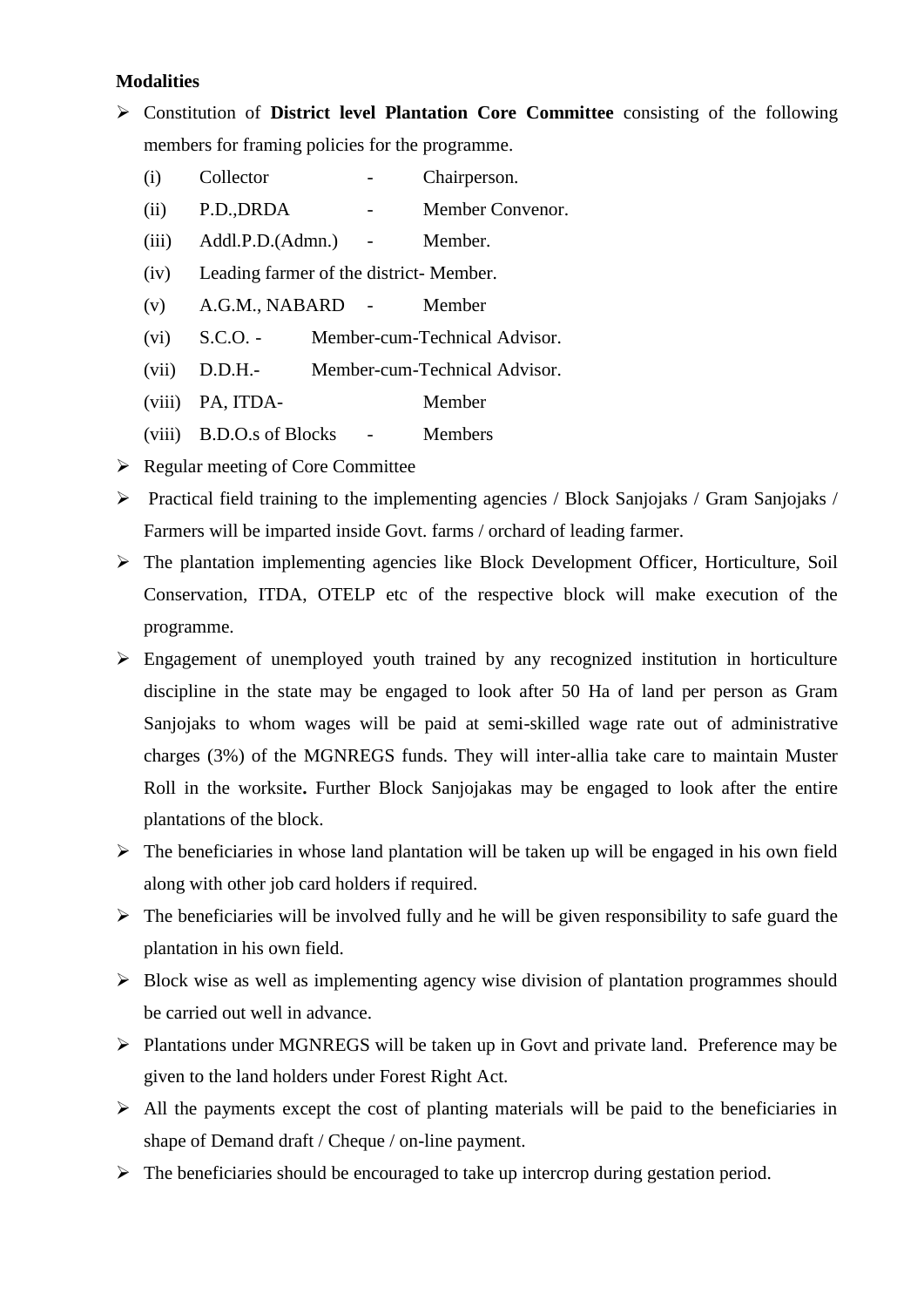$\triangleright$  For distribution of inputs, a working group will be formed by the District magistrate

| Crop         | 2012-13 | 2013-14 | 2014-15 | Total |
|--------------|---------|---------|---------|-------|
| Mango        | 13650   | 14475   | 16620   | 39975 |
| Litchi       | 175     | 150     | 180     | 500   |
| Citrus       | 285     | 295     | 285     | 865   |
| Cashew       | 5675    | 7355    | 7690    | 17995 |
| Sapota       | 105     | 110     | 115     | 330   |
| Guava        | 110     | 115     | 110     | 335   |
| <b>TOTAL</b> | 20000   | 22500   | 25000   | 67500 |





Requirement of planting materials: (Figure in Nos)

| Crop         | 2012-13 | 2013-14 | 2014-15 | Total   |
|--------------|---------|---------|---------|---------|
| Mango        | 1501500 | 1592250 | 1828200 | 4397250 |
| Litchi       | 38500   | 33000   | 39600   | 110000  |
| Citrus       | 82365   | 85255   | 82365   | 249985  |
| Cashew       | 1248500 | 1618100 | 1691800 | 3958900 |
| Sapota       | 11550   | 12100   | 12650   | 36300   |
| Guava        | 33330   | 34845   | 33330   | 101505  |
| <b>TOTAL</b> | 2915745 | 3375550 | 3687945 | 8853940 |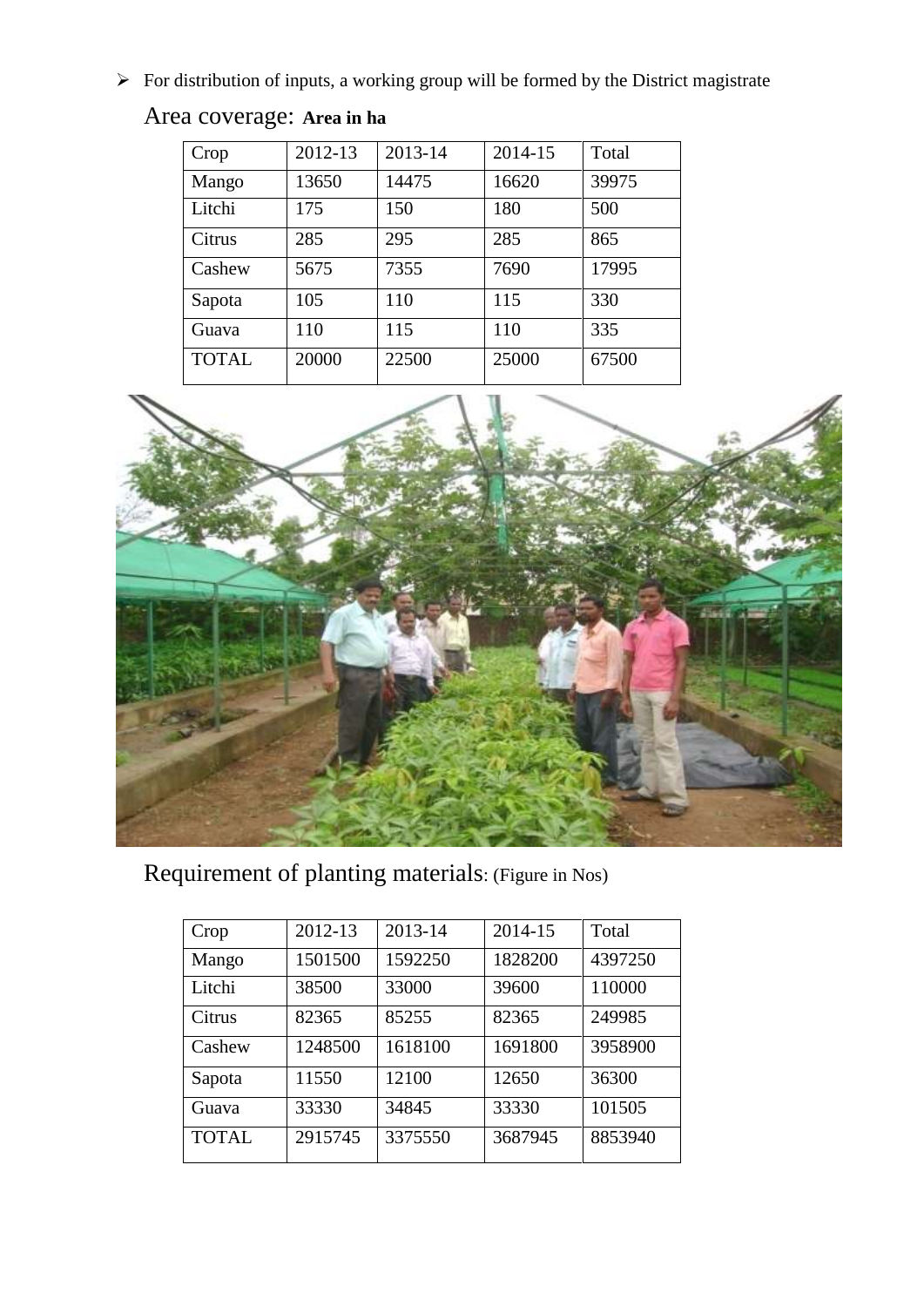The required planting materials are available in the departmental farms and registered private nurseries inside the state. However if required the same may be procured by tendering process.

### Requirement of funds and mandays generated:

| Year        | Labour   | Material | Administrative | Total    | Mandays to be |
|-------------|----------|----------|----------------|----------|---------------|
|             |          |          |                |          | generated     |
| 2012-13     | 6093.53  | 2717.02  | 264.32         | 9074.86  | 48.75         |
| 2013-14     | 10766.64 | 4651.42  | 462.54         | 15880.60 | 86.13         |
| 2014-15     | 14861.76 | 6530.83  | 641.78         | 22034.37 | 118.89        |
| $2015 - 16$ | 7981.55  | 3422.43  | 342.12         | 11746.10 | 63.85         |
| 2016-17     | 3516.91  | 1666.28  | 155.50         | 5338.69  | 28.14         |
| Total       | 43220.39 | 18987.98 | 1866.25        | 64074.61 | 345.76        |

(Cost in Lakh Rs. and mandays in Lakh nos)



#### **Project Out Come:**

- **1.** 345.76 lakh mandays will be generated.
- **2.** Incresed production of fruits.
- **3.** Incresed green coverage over 67500 ha.
- **4.** Income of the farmers will be increased after 3<sup>rd</sup> year from the main crop and from the intercrop during gestation period.